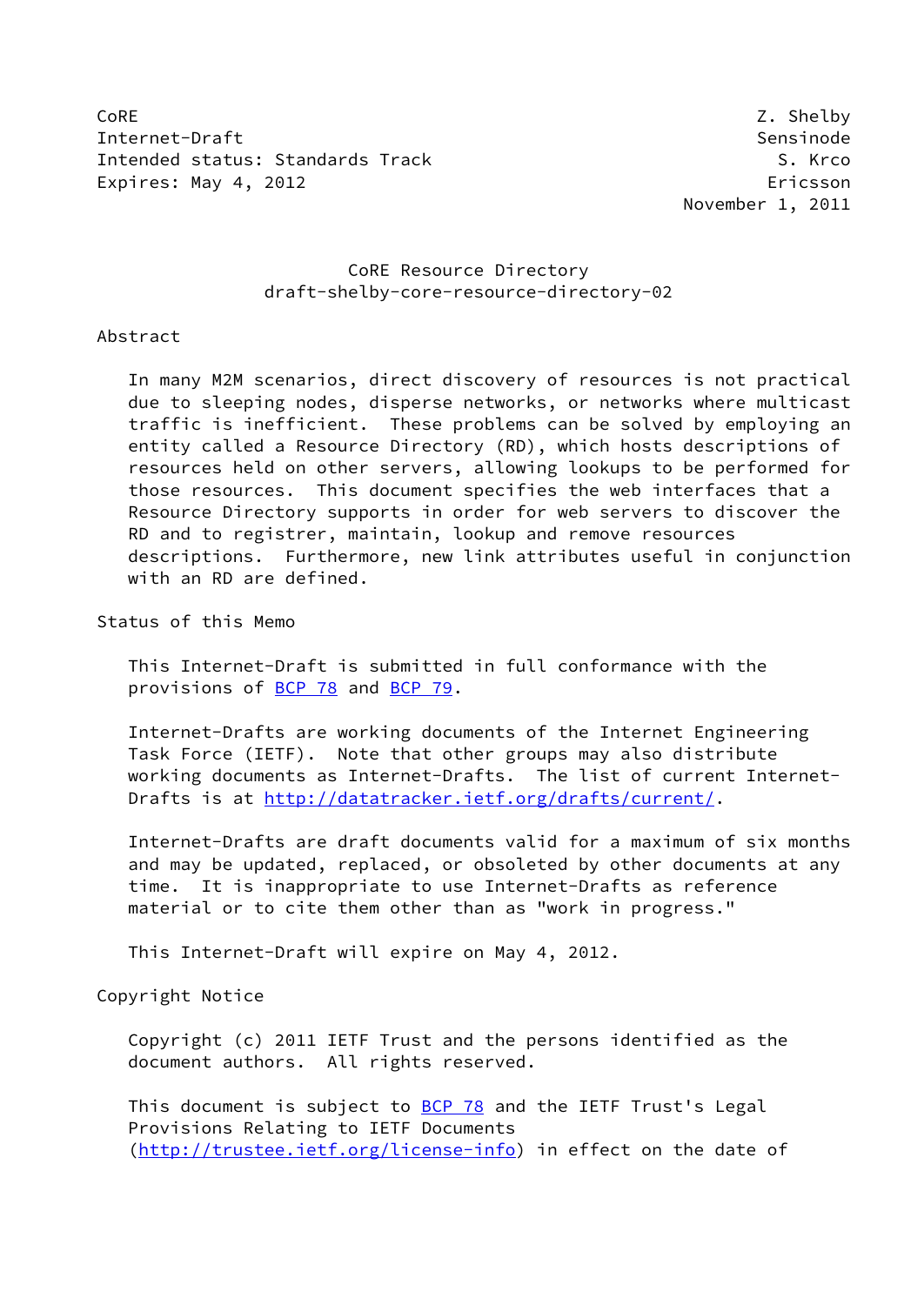Shelby & Krco **Expires May 4, 2012** [Page 1]

Internet-Draft CoRE Resource Directory November 2011

 publication of this document. Please review these documents carefully, as they describe your rights and restrictions with respect to this document. Code Components extracted from this document must include Simplified BSD License text as described in Section 4.e of the Trust Legal Provisions and are provided without warranty as described in the Simplified BSD License.

Table of Contents

| 2.                                                                                            |  |  |  |
|-----------------------------------------------------------------------------------------------|--|--|--|
|                                                                                               |  |  |  |
|                                                                                               |  |  |  |
| $3.2$ . Use Case: Home and Building Automation 6                                              |  |  |  |
| 4. Resource Directory Interfaces 6                                                            |  |  |  |
| 4.1.                                                                                          |  |  |  |
| 4.2.                                                                                          |  |  |  |
|                                                                                               |  |  |  |
|                                                                                               |  |  |  |
|                                                                                               |  |  |  |
|                                                                                               |  |  |  |
|                                                                                               |  |  |  |
| $5.1$ . Resource Instance 'ins' attribute 16                                                  |  |  |  |
| $5.2$ . Export 'exp' attribute 16                                                             |  |  |  |
| Security Considerations $\ldots \ldots \ldots \ldots \ldots \ldots \ldots \frac{17}{2}$<br>6. |  |  |  |
| 7.                                                                                            |  |  |  |
| 8.                                                                                            |  |  |  |
| 9.                                                                                            |  |  |  |
|                                                                                               |  |  |  |
|                                                                                               |  |  |  |
| 10.2. Informative References 18                                                               |  |  |  |
|                                                                                               |  |  |  |
|                                                                                               |  |  |  |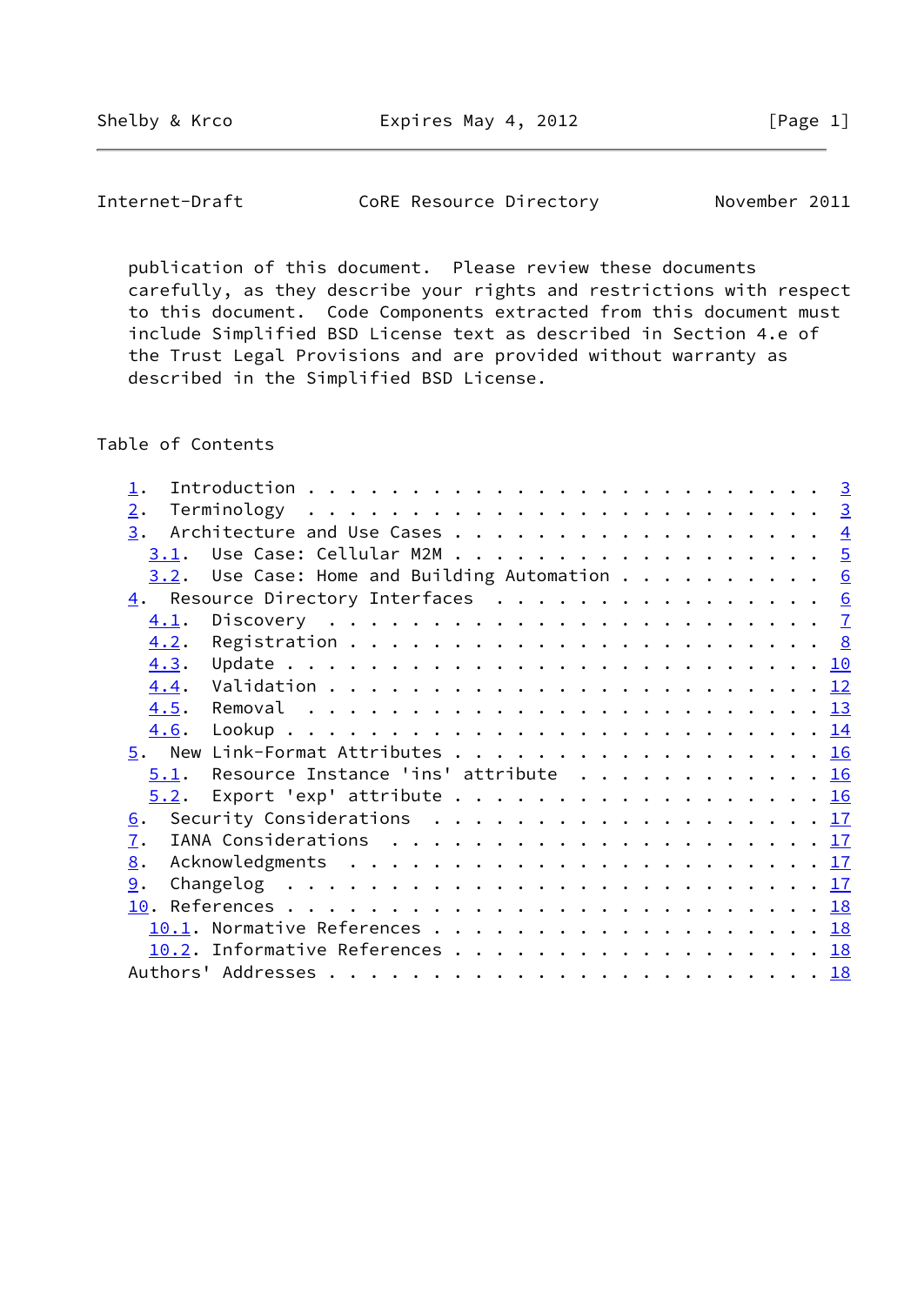Shelby & Krco **Expires May 4, 2012** [Page 2]

<span id="page-2-1"></span>

Internet-Draft CoRE Resource Directory November 2011

## <span id="page-2-0"></span>[1](#page-2-0). Introduction

 The Constrained RESTful Environments (CoRE) working group aims at realizing the REST architecture in a suitable form for the most constrained nodes (e.g. 8-bit microcontrollers with limited RAM and ROM) and networks (e.g. 6LoWPAN). CoRE is aimed at machine-to machine (M2M) applications such as smart energy and building automation  $[I-D.shapeby-core-coap-reg]$ .

 The discovery of resources offered by a constrained server is very important in machine-to-machine applications where there are no humans in the loop and static interfaces result in fragility. The discovery of resources provided by an HTTP Web Server is typically called Web Linking [[RFC5988\]](https://datatracker.ietf.org/doc/pdf/rfc5988). The use of Web Linking for the description and discovery of resources hosted by constrained web servers is specified by the CoRE Link Format [\[I-D.ietf-core-link-format](#page-19-5)]. This specification however only describes how to discover resources from the web server that hosts them by requesting /.well-known/core. In many M2M scenarios, direct discovery of resources is not practical due to sleeping nodes, disperse networks, or networks where multicast traffic is inefficient. These problems can be solved by employing an entity called a Resource Directory (RD), which hosts descriptions of resources held on other servers, allowing lookups to be performed for those resources.

 This document specifies the web interfaces that a Resource Directory supports in order for web servers to discover the RD and to registrer, maintain, lookup and remove resources descriptions. Furthermore, new link attributes useful in conjunction with a Resource Directory are defined. Although the examples in this document show the use of these interfaces with CoAP  $[I-D.iett-core-coap]$ , they may be applied in an equivalent manner to HTTP [\[RFC2616](https://datatracker.ietf.org/doc/pdf/rfc2616)].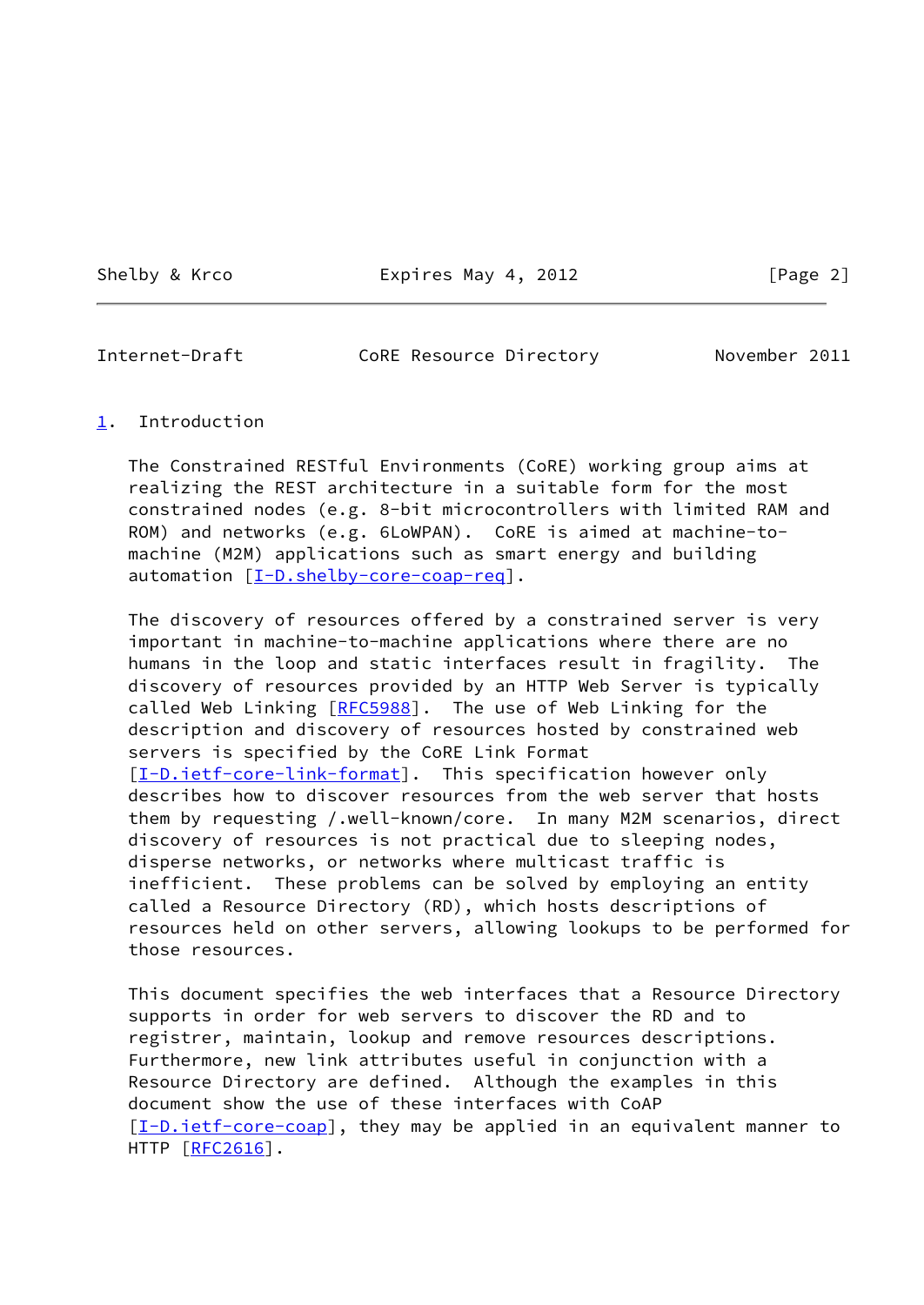# <span id="page-3-0"></span>[2](#page-3-0). Terminology

 The key words "MUST", "MUST NOT", "REQUIRED", "SHALL", "SHALL NOT", "SHOULD", "SHOULD NOT", "RECOMMENDED", "MAY", and "OPTIONAL" in this document are to be interpreted as described in [\[RFC2119](https://datatracker.ietf.org/doc/pdf/rfc2119)].

 This specification requires readers to be familiar with all the terms and concepts that are discussed in [[RFC5988\]](https://datatracker.ietf.org/doc/pdf/rfc5988) and [\[I-D.ietf-core-link-format](#page-19-5)]. Readers should also be familiar with the terms and concepts discussed in  $[I-D.iett-core-coap]$ . This specification makes use of the following additional terminology:

| Shelby & Krco<br>Expires May 4, 2012 | [Page 3] |  |  |
|--------------------------------------|----------|--|--|
|--------------------------------------|----------|--|--|

<span id="page-3-2"></span>Internet-Draft CoRE Resource Directory November 2011

## Resource Directory

 An web entity that stores information about web resources and implements the REST interfaces defined in this specification for registration and lookup of those resources.

#### Domain

 In the context of a Resource Directory, a domain is a logical grouping of end-points. All end-point within a domain MUST be unique.

## End-point

 An end-point (EP) is a term used to describe a web server or client in [\[I-D.ietf-core-coap\]](#page-19-6). In the context of this specificaiton an end-point is used to describe a web server that registers resources to the Resource Directory. During registration the end-point is identified by a combination of the Host and Instance fields.

# Host

 In the context of this specification, a Host name can be given to the device that is registering.

## Instance

 In the context of this specification, the Instance is used when registering to differentiate between multiple web servers running on the same device.

# <span id="page-3-1"></span>[3](#page-3-1). Architecture and Use Cases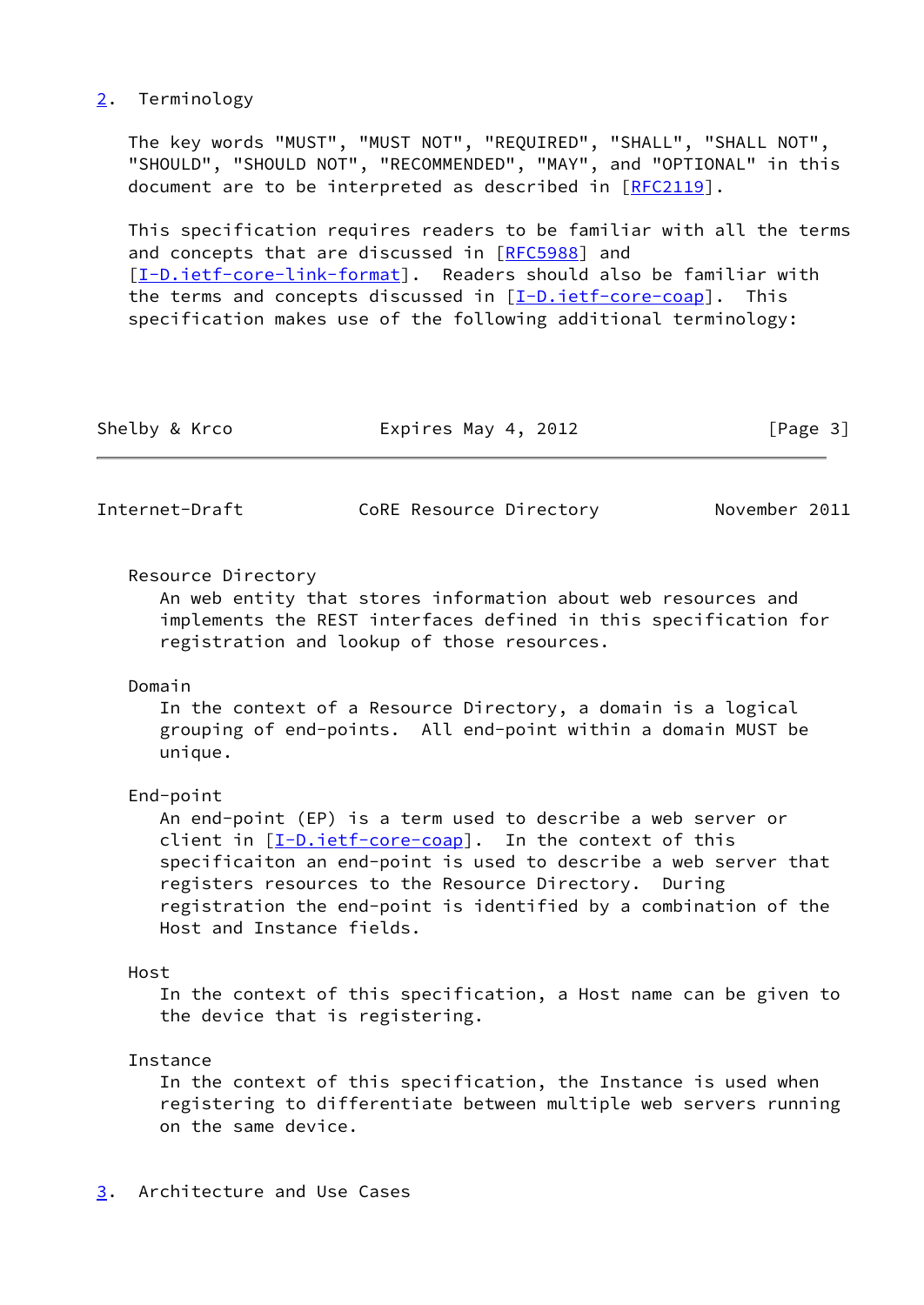The resource directory architecture is shown in Figure 1. A Resource Directory (RD) is used as a repository for Web Links [\[RFC5988](https://datatracker.ietf.org/doc/pdf/rfc5988)] about resources hosted on other web servers, which are called end-points (EP). An end-point is a web server associated with a port, thus a physical node may host one or more end-points. The RD implements a set of REST interfaces for end-points to register and maintain sets of Web Links (called resource directory entries), for the RD to validate entries, and for clients to lookup resources from the RD. End-points themselves can also act as clients. An RD can be logically segmented by the use of Domains. The domain an end-point is associated with can be defined by the RD, an outside entity or by the EP during registration.

 End-points are assumed to proactively register and maintain resource directory entries on the RD, which are soft state and need to be periodially refreshed. An EP is provided with interfaces to register, update and remove a resource directory entry. Furthermore, a mechanism to discover a RD using the CoRE Link Format is defined.

<span id="page-4-0"></span>Internet-Draft CoRE Resource Directory November 2011

 It is also possible for an RD to proactively discover Web Links from EPs and add them as resource directory entries, or to validate existing resource directory entries. A lookup interface for discovering any of the Web Links held in the RD is provided using the CoRE Link Format.



Figure 1: The resource directory architecture.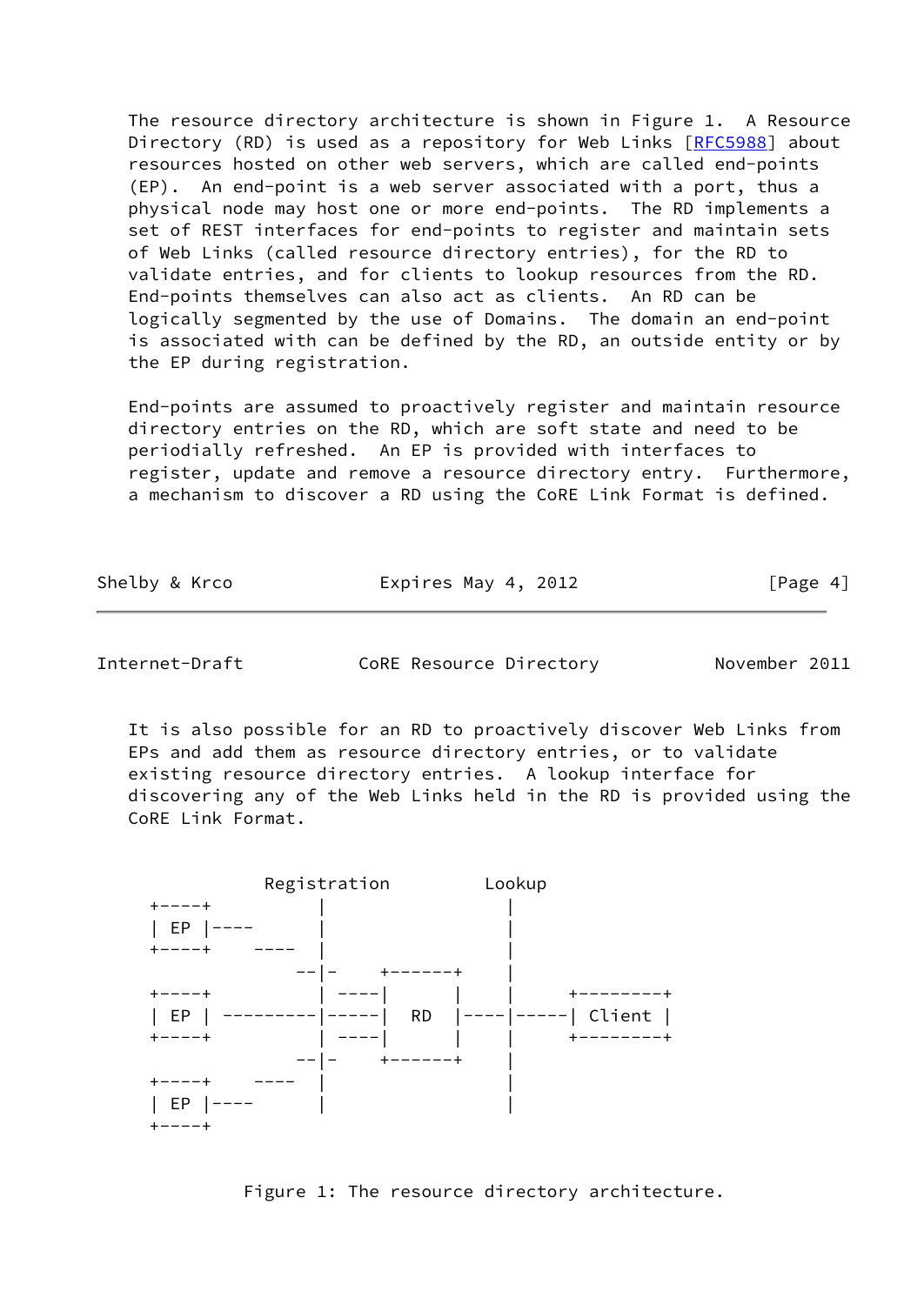## <span id="page-5-0"></span>[3.1](#page-5-0). Use Case: Cellular M2M

 Over the last few years, mobile operators around the world have focused on development of M2M solutions in order to expand the business to the new type of users, i.e. machines. The machines are connected directly to a mobile network using appropriate embedded air interface (GSM/GPRS, WCDMA, LTE) or via a gateway providing short and wide range wireless interfaces. From the system design point of view, the ambition is to design horizontal solutions that can enable utilization of machines in different applications depending on their current availability and capabilities as well as application requirements, thus avoiding silo like solutions. One of the crucial enablers of such design is the ability to discover resources (machines - End Points) capable of providing required information at a given time or acting on instructions from the end users.

 In a typical scenario, during a boot-up procedure (and periodically afterwards), the machines (EPs) register with a Resource Directory (for example EPs installed on vehicles enabling tracking of their position for the fleet management purposes and monitoring environment parameters) hosted by the mobile operator or somewhere else in the network, submiting a description of own capabilities. Due to the usual network configuration of mobile networks, the EPs attached to the mobile network do not have routable addresses. Therefore, a remote server is usually used to provide proxy access to the EPs.

| Shelby & Krco<br>Expires May 4, 2012 | [Page 5] |
|--------------------------------------|----------|
|--------------------------------------|----------|

<span id="page-5-2"></span>Internet-Draft CoRE Resource Directory November 2011

 The address of each (proxy) EP on this server is included in the resource description stored in the RD. The users, for example mobile applications for environment monitoring, contact the RD, look-up the EPs capable of providing information about the environment using appropriate set of tags, obtain information on how to contact them (URLs of the proxy server) and then initate interaction to obtain information that is finally processed, displayed on the screen and usually stored in a database. Similarly, fleet management systems provide a set of credentials along with the appropriate tags to the RD to look-up for EPs deployed on the vehicles the application is responsible for.

<span id="page-5-1"></span>[3.2](#page-5-1). Use Case: Home and Building Automation

Home and commercial building automation systems can benefit from the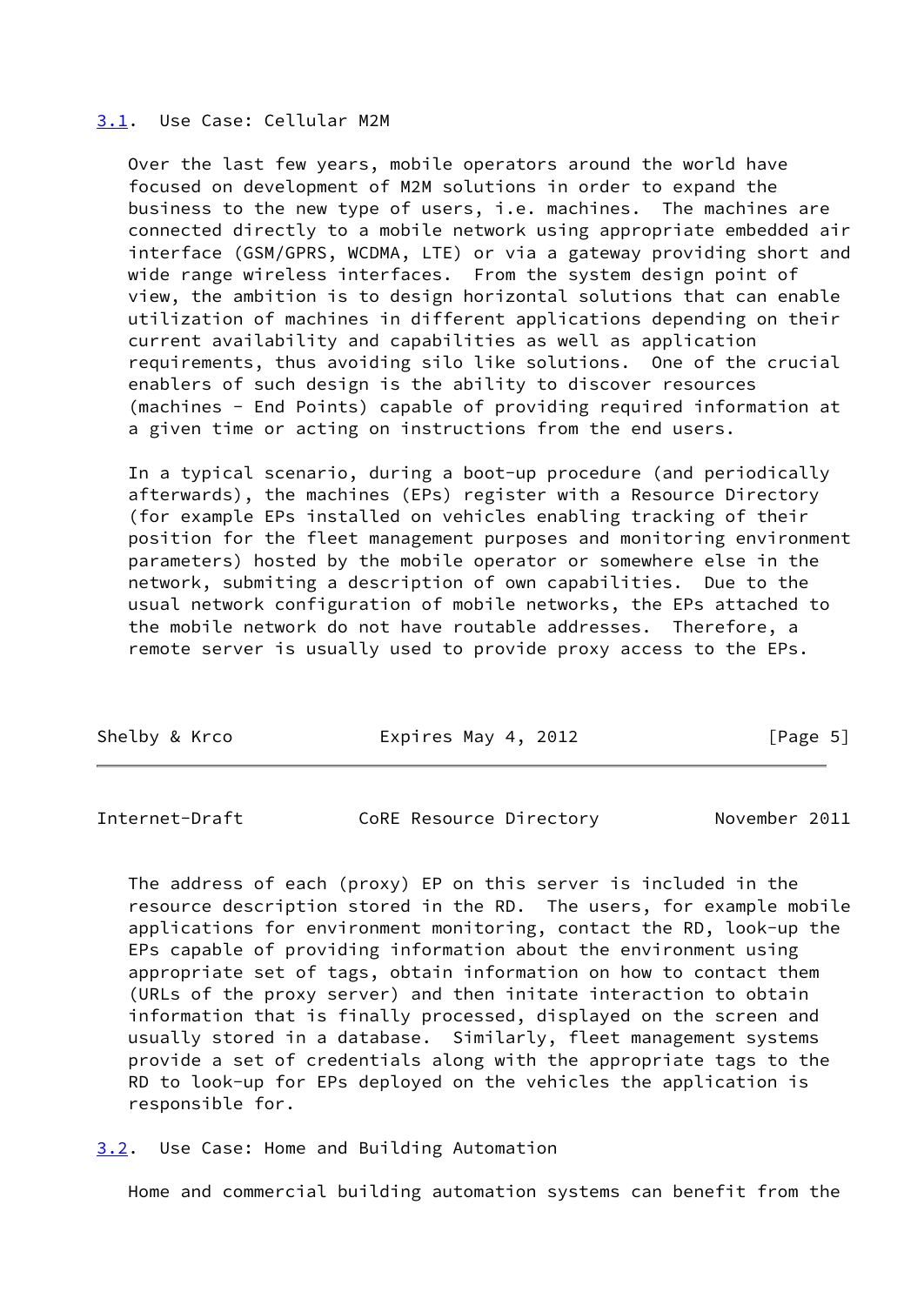use of M2M web services. The use of CoRE in home automation across multiple subnets is described in [\[I-D.brandt-coap-subnet-discovery](#page-19-7)] and in commercial building automation in  $[I-D.vanderstok-core-bc]$  $[I-D.vanderstok-core-bc]$ . The discovery requirements of these applications are demanding. Home automation usually relies on run-time discovery to commision the system, whereas in building automation a combination of professional commissioning and run-time discovery. Both home and building automation involve peer-to-peer interactions between end-points, and involve battery-powered sleeping devices.

 The exporting of resource information to other discovery systems is also important in these automation applications. In home automation there is a need to interact with other consumer electronics, which may already support DNS-SD, and in building automation larger resource directories or DNS-SD covering multiple buildings.

# <span id="page-6-0"></span>[4](#page-6-0). Resource Directory Interfaces

 This section defines the REST interfaces between an RD and end points, and a lookup interface between an RD and clients. Although the examples throughout this section assume use of CoAP [\[I-D.ietf-core-coap\]](#page-19-6), these REST interfaces can also be realized using HTTP [[RFC2616\]](https://datatracker.ietf.org/doc/pdf/rfc2616). An RD implementing this specification MUST support the discovery, registration, update, removal and lookup interfaces defined in this section and MAY support the validation interface. For the purpose of validation, an end-point implementing this specification SHOULD support Etag validation on /.well-known/ core.

| Shelby & Krco | Expires May 4, 2012 | [Page 6] |
|---------------|---------------------|----------|
|               |                     |          |

<span id="page-6-2"></span>Internet-Draft CoRE Resource Directory November 2011

# <span id="page-6-1"></span>[4.1](#page-6-1). Discovery

 Before an end-point can make use of an RD, it must first know its location and optionally the path of the RD root resource. There can be several mechanisms for discovering the RD including assuming a default location (e.g. on an Edge Router in a LoWPAN), by assigning an anycast address to the RD, using DHCP, or by discovering the RD using the CoRE Link Format. This section defines discovery of the RD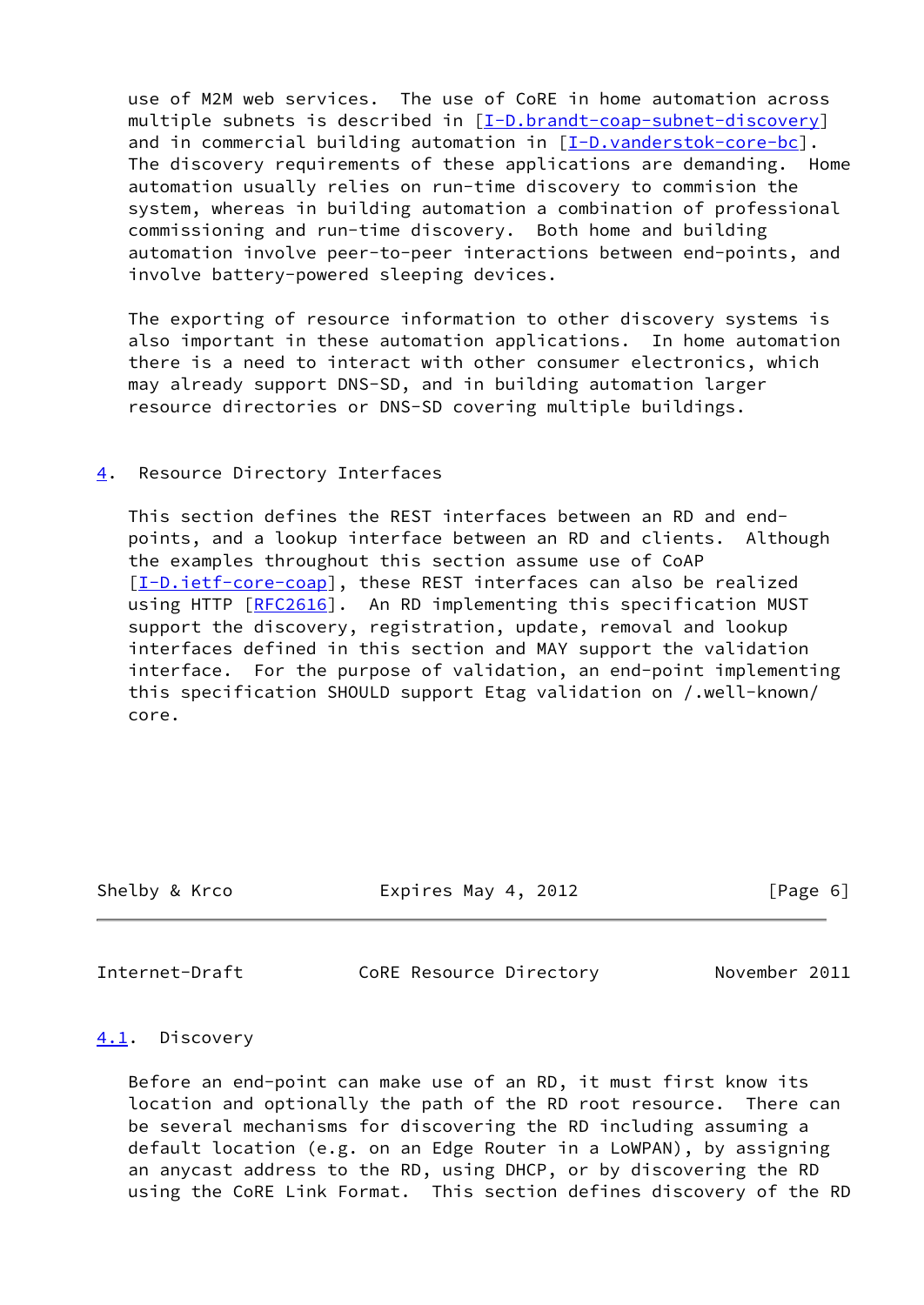using the well-known interface of the CoRE Link Format [\[I-D.ietf-core-link-format](#page-19-5)] as the required mechanism. It is however expected that RDs will also be discoverable via other methods depending on the deployment.

 Discovery is performed by sending either a multicast or unicast GET request to /.well-known/core and including a Resource Type (rt) parameter [[I-D.ietf-core-link-format\]](#page-19-5) with the value "core-rd" in the query string. Upon success, the response will contain a payload with a link format entry for each RD discovered, with the URL indicating the root resource of the RD. When performing multicast discovery, the multicast IP address used will depend on the scope required and the multicast capabilities of the network (TBD if a specific multicast address should be defined for RDs).

 An RD implementing this specification MUST support query filtering for the rt parameter as defined in  $[I-D.iett-core-link-format]$ .

The discovery interface is specified as follows:

Interaction: EP -> RD

Path: /.well-known/core

Method: GET

Content-Type: application/link-format (if any)

Parameters:

Resource Type (rt): MUST contain the value "core-rd"

Instance (ins): Used to differentiate between multiple RDs.

 Success: 2.05 "Content" with an application/link-format payload containing a matching entry for the RD resource.

Shelby & Krco **Expires May 4, 2012** [Page 7]

<span id="page-7-0"></span>Internet-Draft CoRE Resource Directory November 2011

Failure: 2.05 "Content" (should be a "No Content" code?) with an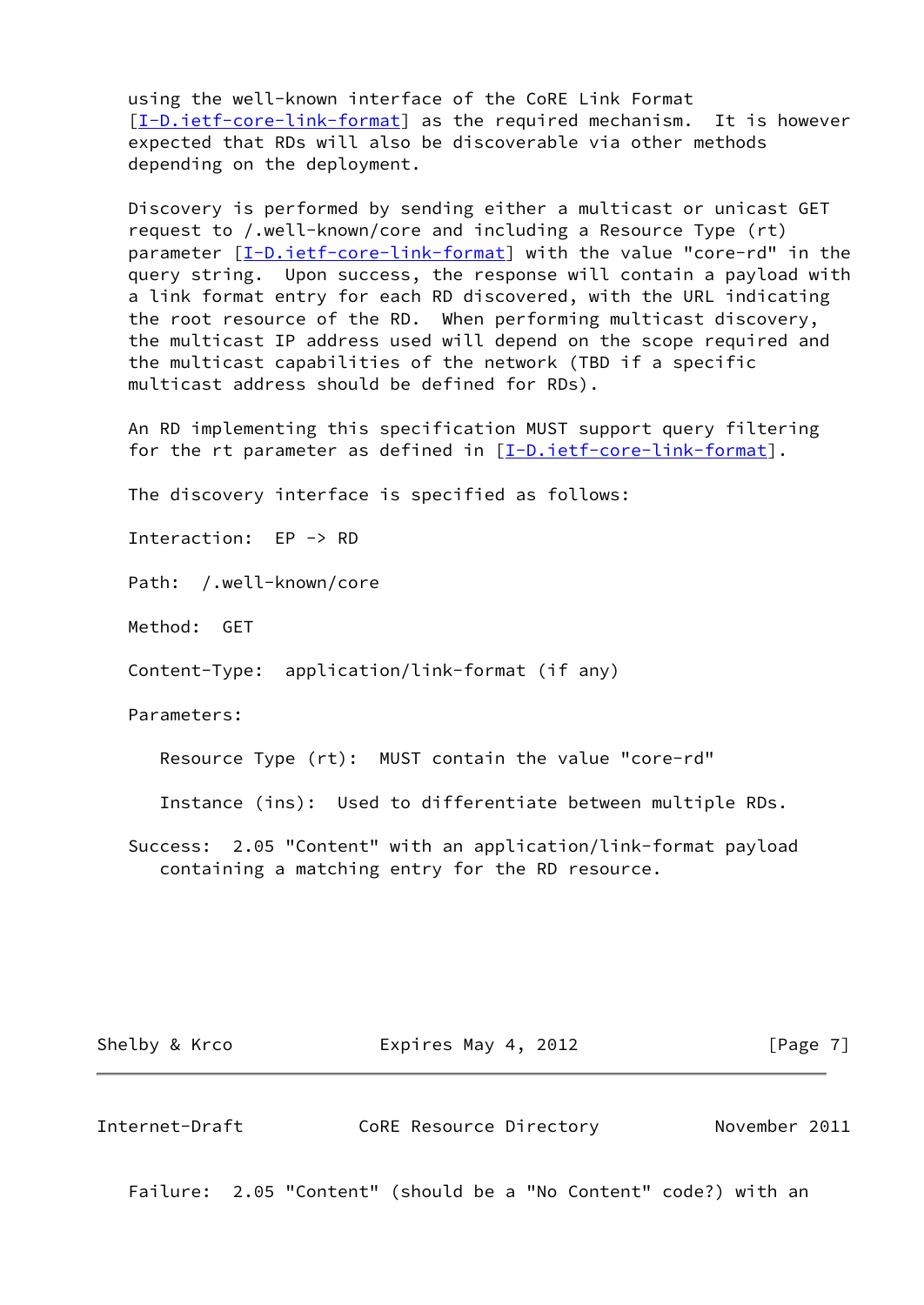empty payload is returned in case no matching entry is found for a unicast request.

Failure: No error response to a multicast request.

Failure: 4.00 "Bad Request"

 The following example shows an end-point discovering an RD using this interface, thus learning that the base RD resource is at /rd. Note that it is up to the RD to choose its base RD resource.

```
 End-point RD
| |
   | ----- GET /.well-known/core?rt=core-rd ------> |
| |
| |
   | <---- 2.05 Content "</rd>; rt="core-rd" ------ |
| |
```
Req: GET coap://[ff02::1]/.well-known/core?rt=core-rd

 Res: 2.05 Content </rd>;rt="core-rd";ins="Primary"

# <span id="page-8-0"></span>[4.2](#page-8-0). Registration

 After discovering the location of an RD, an end-point MAY register its resources to the RD's registration interface. This interface accepts a POST from an end-point containing the list of resources to be added to the directory as the message payload in the CoRE Link Format along with query string parameters indicating the name of the end-point, an optional node identifier and the lifetime of the registration. The end-point name is formed by concatenating the Host and Instance parameters included with the registration. All parameters of the registration are optional. In the absense of a Host parameter, the RD will generate a unique one on behalf of the end-point. The RD then creates a new resource or updates an existing resource in the RD and returns its location. An end-point MUST use that location when refreshing registrations using this interface. End-point resources in the RD are kept active for the period indicated by the lifetime parameter. The end-point is reponsible for refreshing the entry within this period using either the registration

Shelby & Krco **Expires May 4, 2012** [Page 8]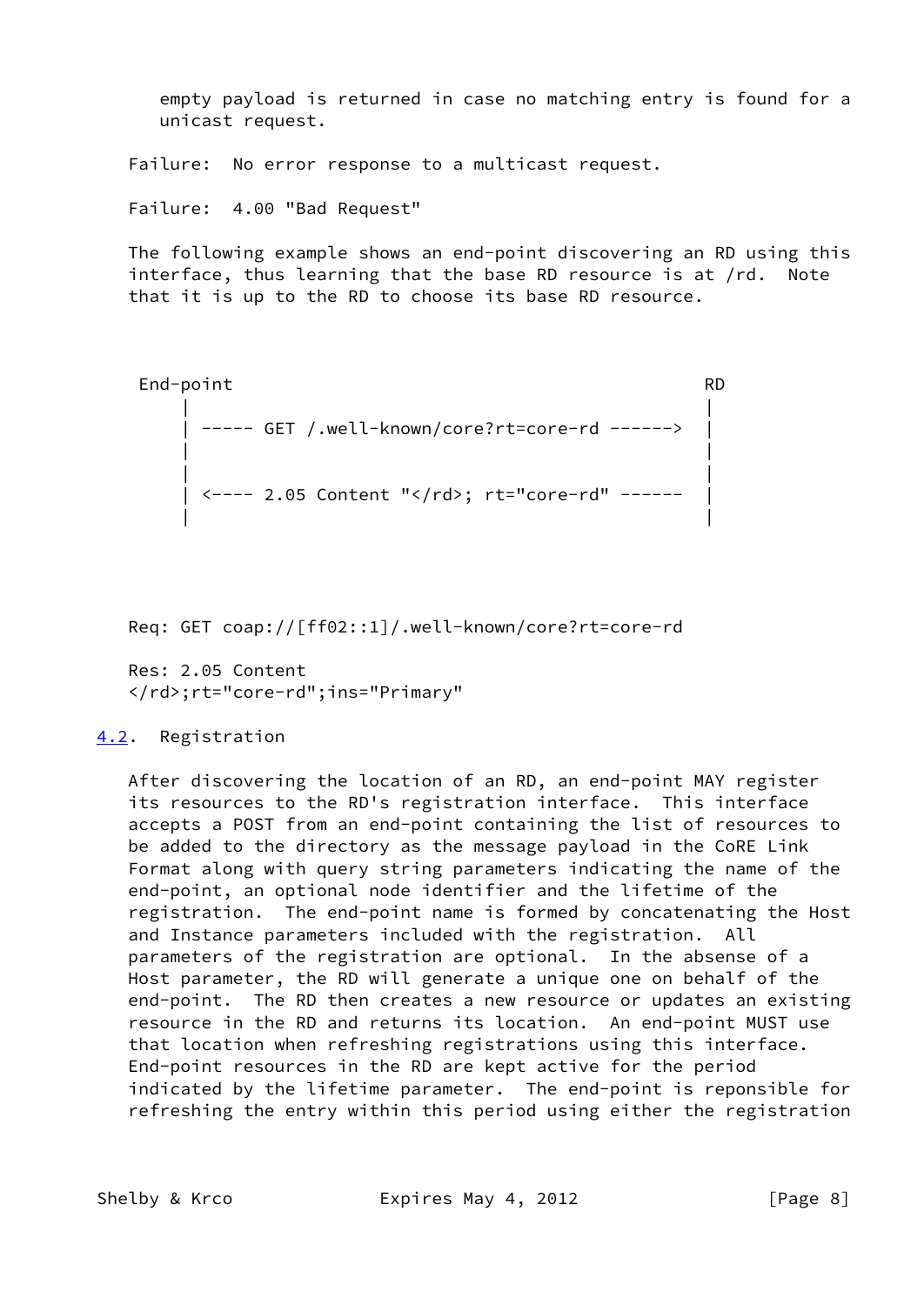Internet-Draft CoRE Resource Directory November 2011

or update interface.

The registration interface is specified as follows:

Interaction: EP -> RD

Path: /.well-known/core or /{rd-base}

Method: POST

Content-Type: application/link-format

 Etag: The Etag option MAY be included to allow an RD to perform validation in the future.

Parameters:

- Lifetime (lt): Lifetime of the registration in seconds. Range of 60-4294967295. If no lifetime is included, a default value of 86400 (24 hours) SHOULD be assumed.
- Host (h): The host identifier or name of the registering node. The maximum length of this parameter is 63 octets. This parameter is combined with the Instance parameter (if any) to form the end-point name. If not included, the RD MUST generate a unique Host name on behalf of the node.
- Instance (ins): The instance of the end-point on this host, if there are more than one. The maximum length of this parameter is 63 octets. Optional.
- Type (rt): The semantic type of the end-point. The maximum length of this parameter is 63 octets. Optional.
- Domain (d): The domain to which this end-point belongs. The maximum length of this parameter is 63 octets. Optional.
- Context (con): This parameter sets the scheme, address and port at which this server is available in the form scheme://host:port. Optional. In the absence of this parameter the scheme of the protocol, source IP address and source port used to register are assumed.
- Success: 2.01 "Created". The Location header MUST be included with the new resource entry for the end-point. This Location SHOULD be an stable identifier generated by the RD as it is used for all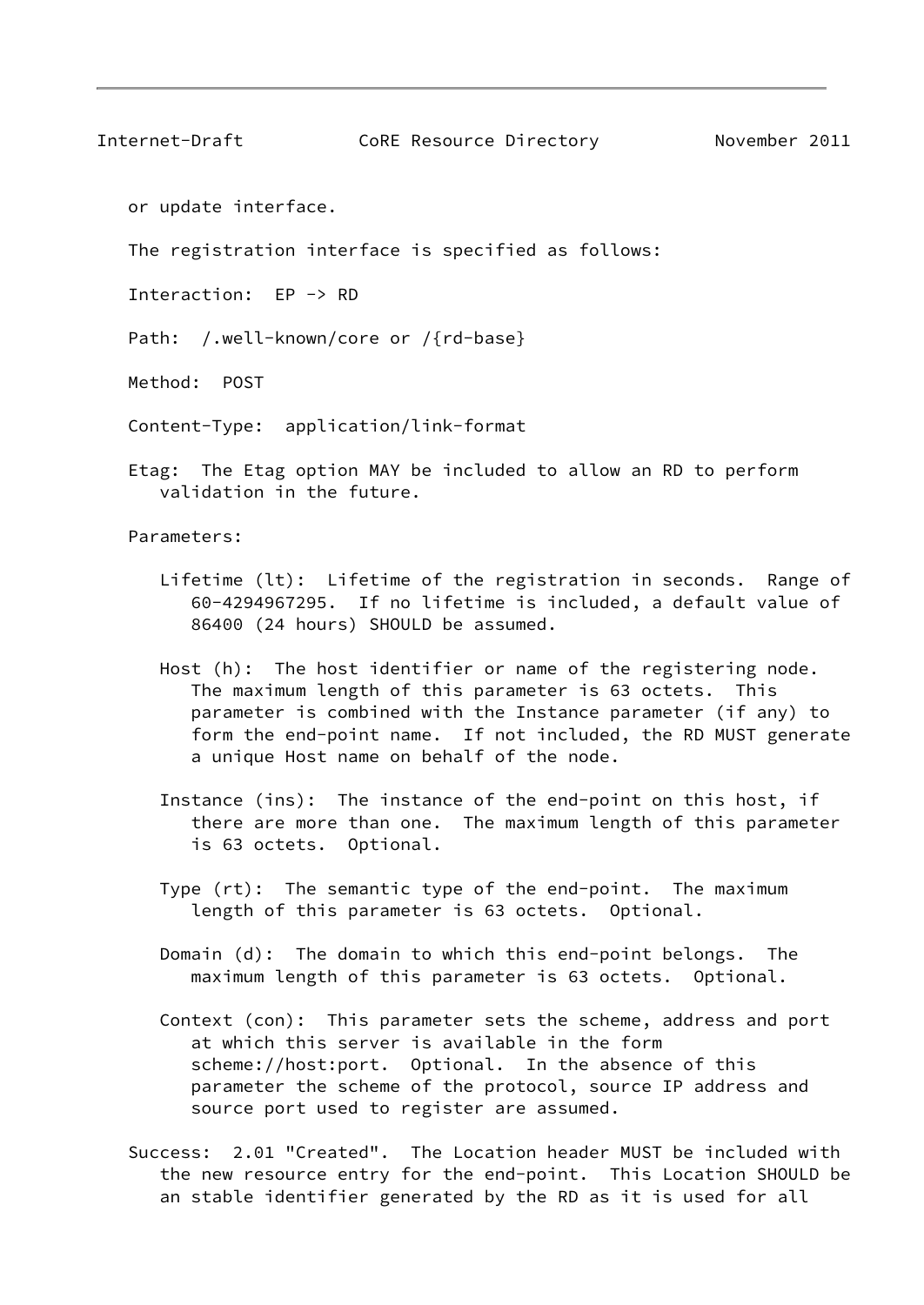subsequent operations on this registration (update, delete).

Shelby & Krco **Expires May 4, 2012** [Page 9]

<span id="page-10-1"></span>Internet-Draft CoRE Resource Directory November 2011

Failure: 4.00 "Bad Request". Malformed request.

 Failure: 5.03 "Service Unavailable". Service could not perform the operation.

 The following example shows an end-point with the name "node1" registering two resources to an RD using this interface. The resulting location /rd/4521 is just an example of an RD generated key.

```
 End-point RD
| |
   | --- POST /rd "</sensors..." ----------------> |
| |
| |
   | <-- 2.01 Created Location: /rd/4521 ---------- |
| |
```

```
Req: POST coap://rd.example.org/rd?h=node1&lt=1024
Etag: 0x3f
Payload:
</sensors/temp>;ct=41;rt="TemperatureC";if="sensor",
</sensors/light>;ct=41;rt="LightLux";if="sensor"
```
 Res: 2.01 Created Location: /rd/4521

# <span id="page-10-0"></span>[4.3](#page-10-0). Update

 The update interface is used by an end-point to refresh or update its registration with an RD. To use the interface, the end-point sends a PUT request to the resource returned in the Location option in the response to the first registration. An update MAY contain registraion parameters or a payload in CoRE Link Format if there have been changes since the last registration or update. Paremeters that have not changed SHOULD NOT be included in an update.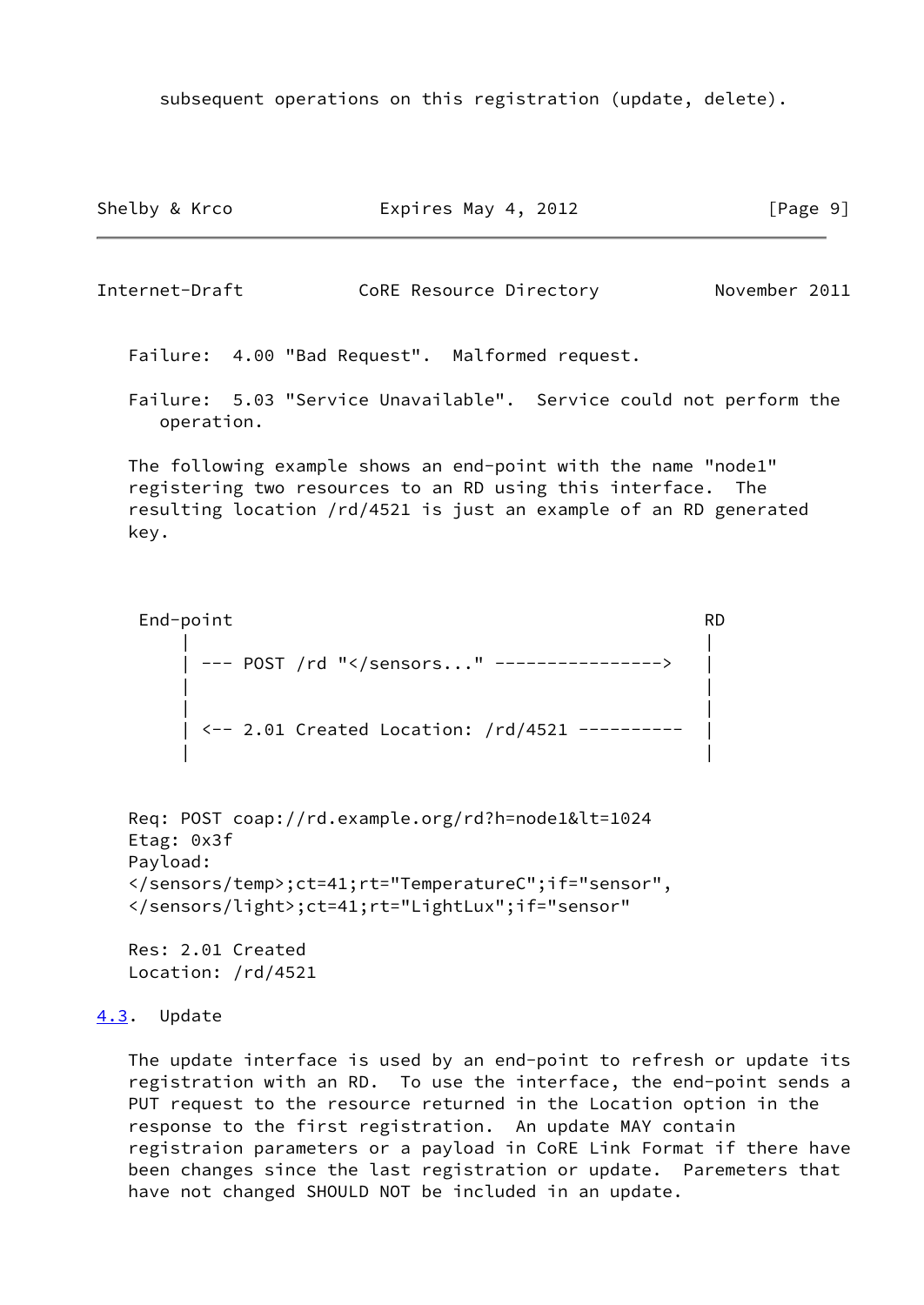The update interface is specified as follows:

Interaction: EP -> RD

Path: Location returned by registration.

Shelby & Krco **Expires May 4, 2012** [Page 10]

Internet-Draft CoRE Resource Directory November 2011

Method: PUT

Content-Type: application/link-format (if any)

 Etag: The Etag option MAY be included to allow an RD to compare the existing entry and perform validation in the future.

Parameters:

- Lifetime (lt): Lifetime of the registration in seconds. Range of 60-4294967295. If no lifetime is included, a default value of 86400 (24 hours) SHOULD be assumed.
- Host (h): The host identifier or name of the registering node. The maximum length of this parameter is 63 octets. This parameter is combined with the Instance parameter (if any) to form the end-point name. If not included, the RD MUST generate a unique Host name on behalf of the node.
- Instance (ins): The instance of the end-point on this host, if there are more than one. The maximum length of this parameter is 63 octets. Optional.
- Type (rt): The semantic type of the end-point. The maximum length of this parameter is 63 octets. Optional.
- Domain (d): The domain to which this end-point belongs. The maximum length of this parameter is 63 octets. Optional.
- Context (con): This parameter sets the scheme, address and port at which this server is available in the form scheme://host:port. Optional. In the absence of this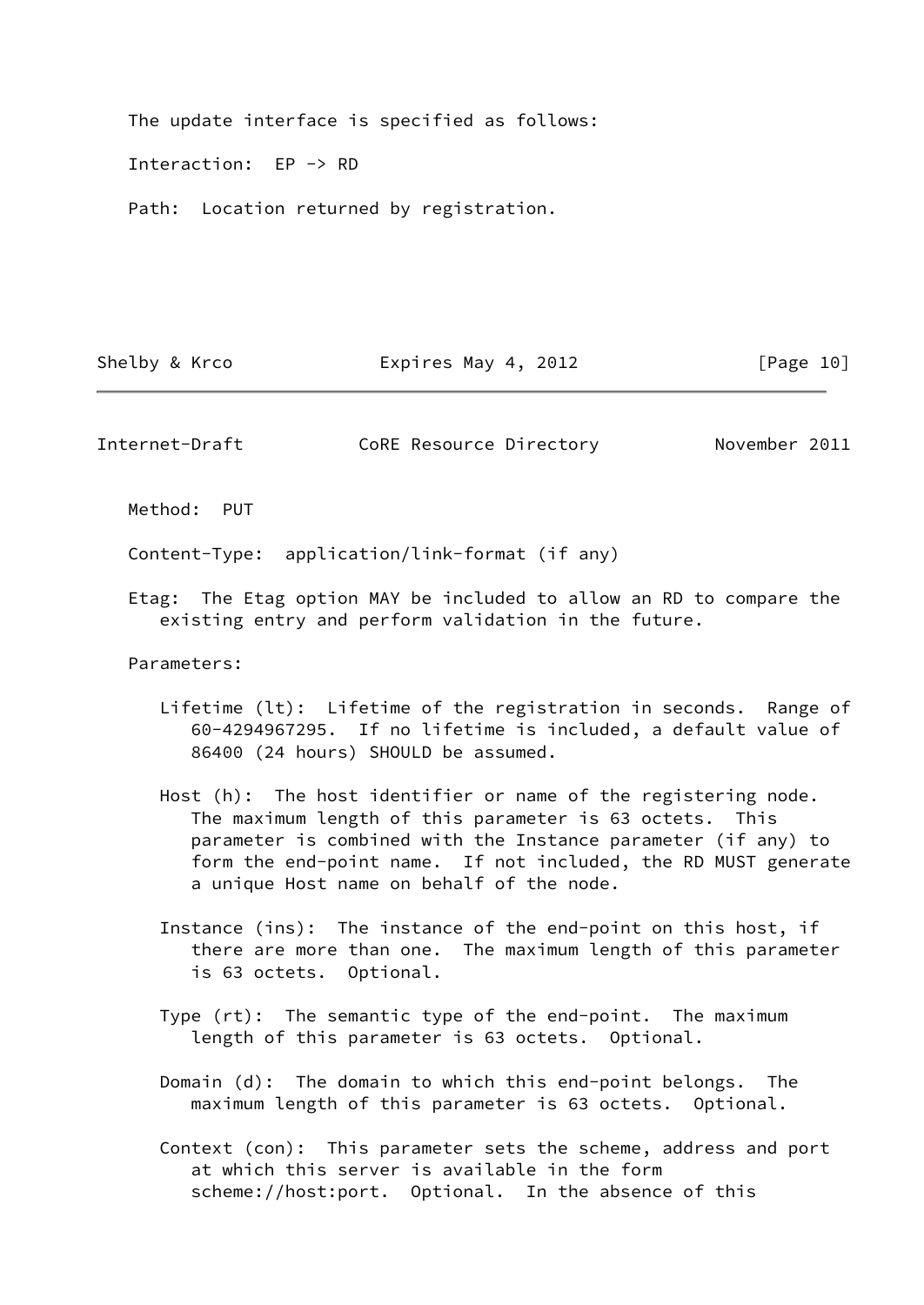parameter the scheme of the protocol, source IP address and source port used to register are assumed.

 Success: 2.04 "Changed" in case the resource and/or lifetime was successfully updated

Failure: 4.00 "Bad Request". Malformed request.

 Failure: 5.03 "Service Unavailable". Service could not perform the operation.

 The following example shows an end-point updating a new set of resources to an RD using this interface.

| Shelby & Krco | Expires May 4, 2012 | [Page 11] |
|---------------|---------------------|-----------|
|               |                     |           |

<span id="page-12-1"></span>Internet-Draft CoRE Resource Directory November 2011

 End-point RD | | | --- PUT /rd/4521 "</sensors..." ------------> | | | | | | <-- 2.04 Changed ---------------------------- | | |

```
 Req: PUT /rd/4521
Etag: 0x40
Payload:
</sensors/temp/1>;ct=41;ins="Indoor";rt="TemperatureC";if="sensor",
</sensors/temp/2>;ct=41;ins="Outdoor";rt="TemperatureC";if="sensor",
</sensors/light>;ct=41;rt="LightLux";if="sensor"
```
Res: 2.04 Changed

# <span id="page-12-0"></span>[4.4](#page-12-0). Validation

 In some cases, an RD may want to validate that it has the latest version of an end-point's resource. This can be performed with a GET on the well-known interface of the CoRE Link Format including the latest Etag stored for that end-point. For the purpose of validation, an end-point implementing this specification SHOULD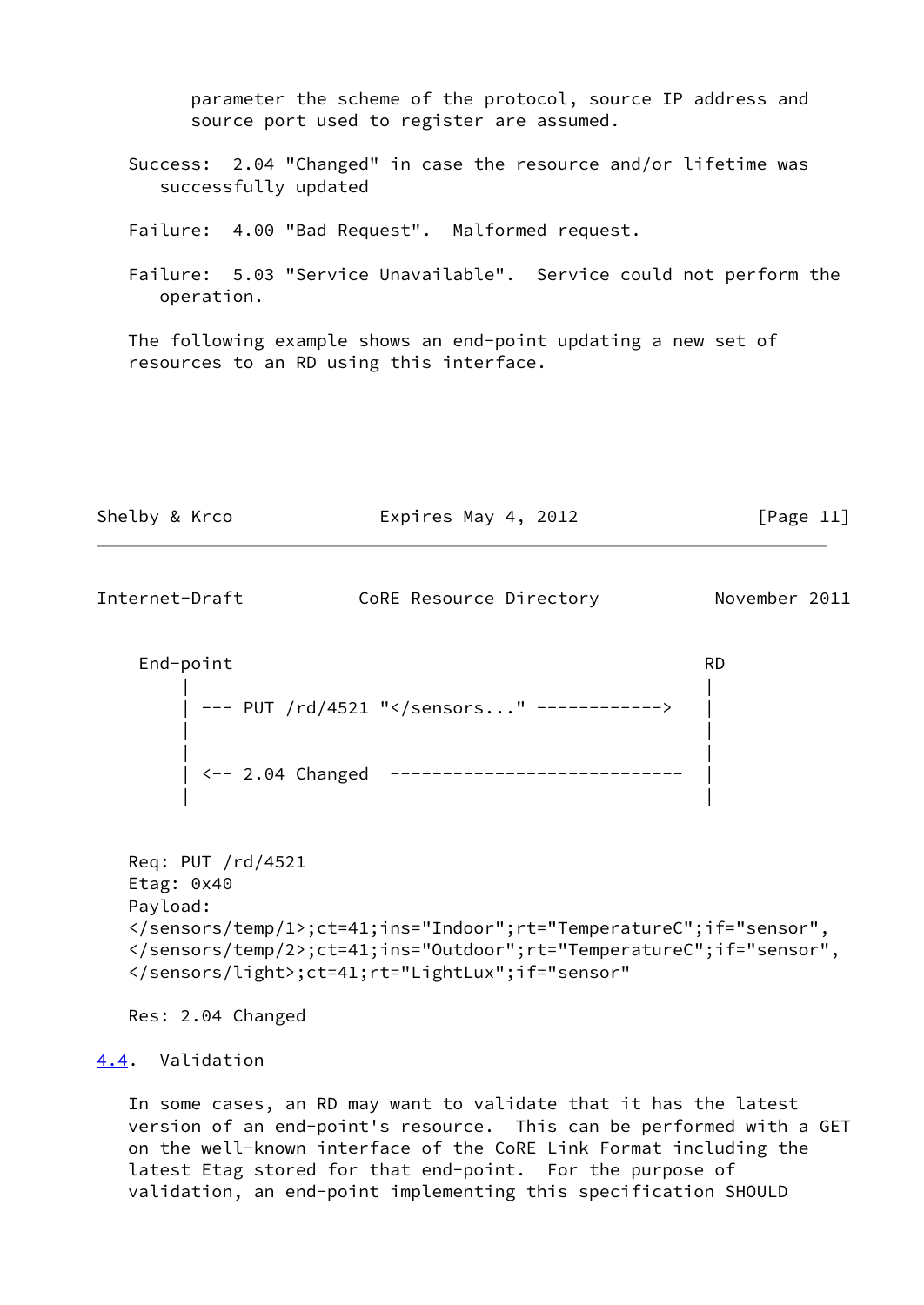| support Etag validation on /.well-known/core.                                                                                                                |
|--------------------------------------------------------------------------------------------------------------------------------------------------------------|
| The validation interface is specified as follows:                                                                                                            |
| Interaction: $RD \rightarrow EP$                                                                                                                             |
| Path: /.well-known/core                                                                                                                                      |
| Method: GET                                                                                                                                                  |
| Content-Type: application/link-format (if any)                                                                                                               |
| Etag: The Etag option MUST be included                                                                                                                       |
| Parameters: None                                                                                                                                             |
| Success: 2.03 "Valid" in case the Etag matches                                                                                                               |
| Success: 2.05 "Content" in case the Etag does not match, the<br>response MUST include the most recent resource representation and<br>its corresponding Etag. |

| Shelby & Krco | Expires May 4, 2012 | [Page 12] |
|---------------|---------------------|-----------|
|               |                     |           |

<span id="page-13-0"></span>Internet-Draft CoRE Resource Directory November 2011

Failure: 4.00 "Bad Request". Malformed request.

The following examples shows a successful validation.

End-point RD | | | <--- GET /.well-known/core Etag: 0x40 -------- | | | | | | --- 2.03 Valid -----------------------------> | | |

 Req: GET /.well-known/core Etag: 0x40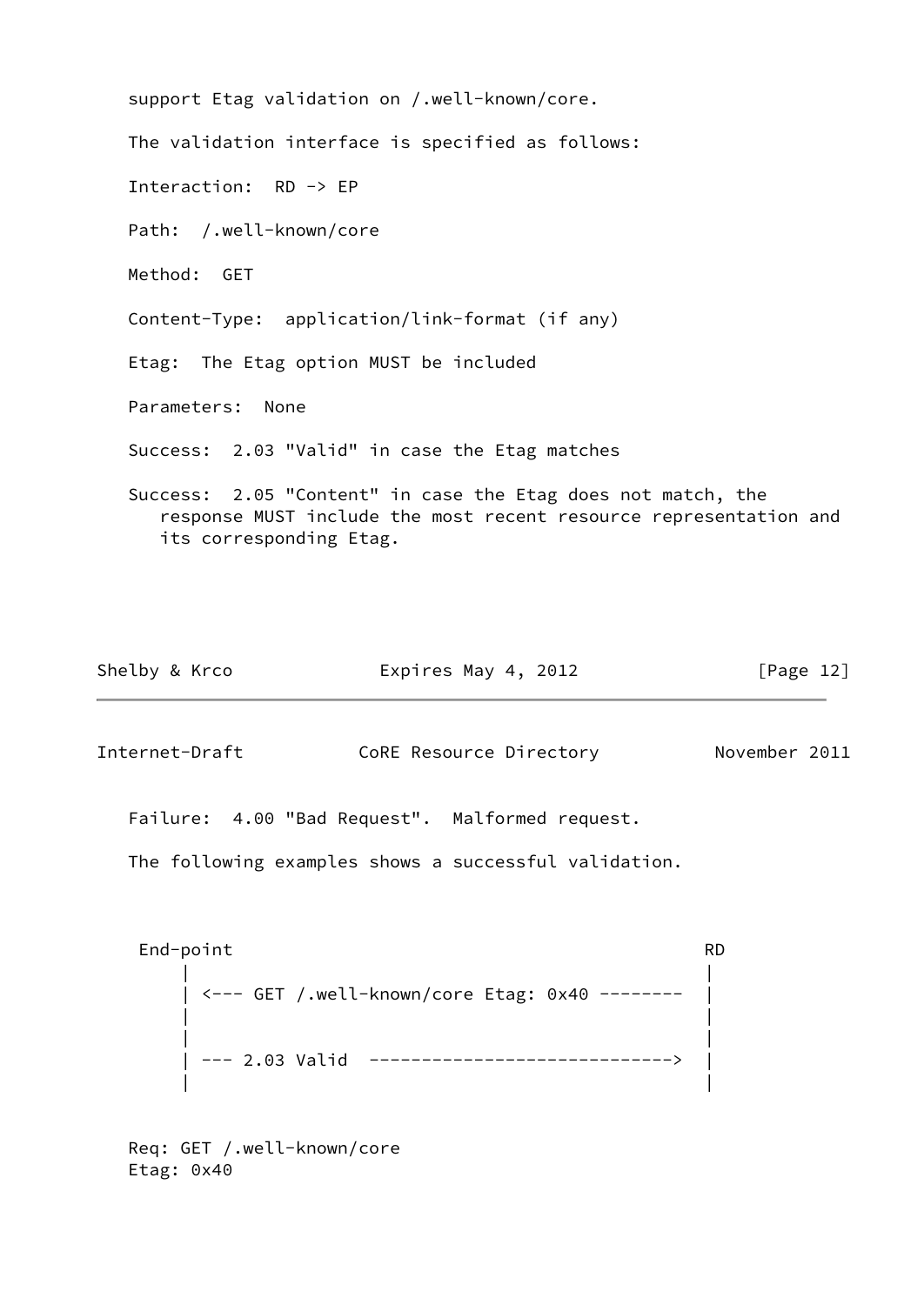Res: 2.03 Valid

<span id="page-14-0"></span>[4.5](#page-14-0). Removal

 Although RD entries have soft state and will eventually timeout after their lifetime, an end-point SHOULD explicitly remove its entry from the RD if it knows it will no longer be available (for example on shut-down). This is accomplished using a removal interface on the RD by performing a DELETE on the end-point resource.

The removal interface is specified as follows:

Interaction: EP -> RD

Path: Location returned by registration.

Method: DELETE

Content-Type: None

Parameters: None

Success: 2.02 "Deleted" upon successful deletion

Failure: 4.00 "Bad Request". Malformed request.

 Failure: 5.03 "Service Unavailable". Service could not perform the operation.

The following examples shows successful removal of the end-point from

| Shelby & Krco | Expires May 4, 2012 | [Page 13] |
|---------------|---------------------|-----------|
|               |                     |           |

<span id="page-14-1"></span>Internet-Draft CoRE Resource Directory November 2011

the RD.

End-point RD | | --- DELETE /rd/4521 --------------------------> | | | | | <-- 2.02 Deleted ---------------------------- | | |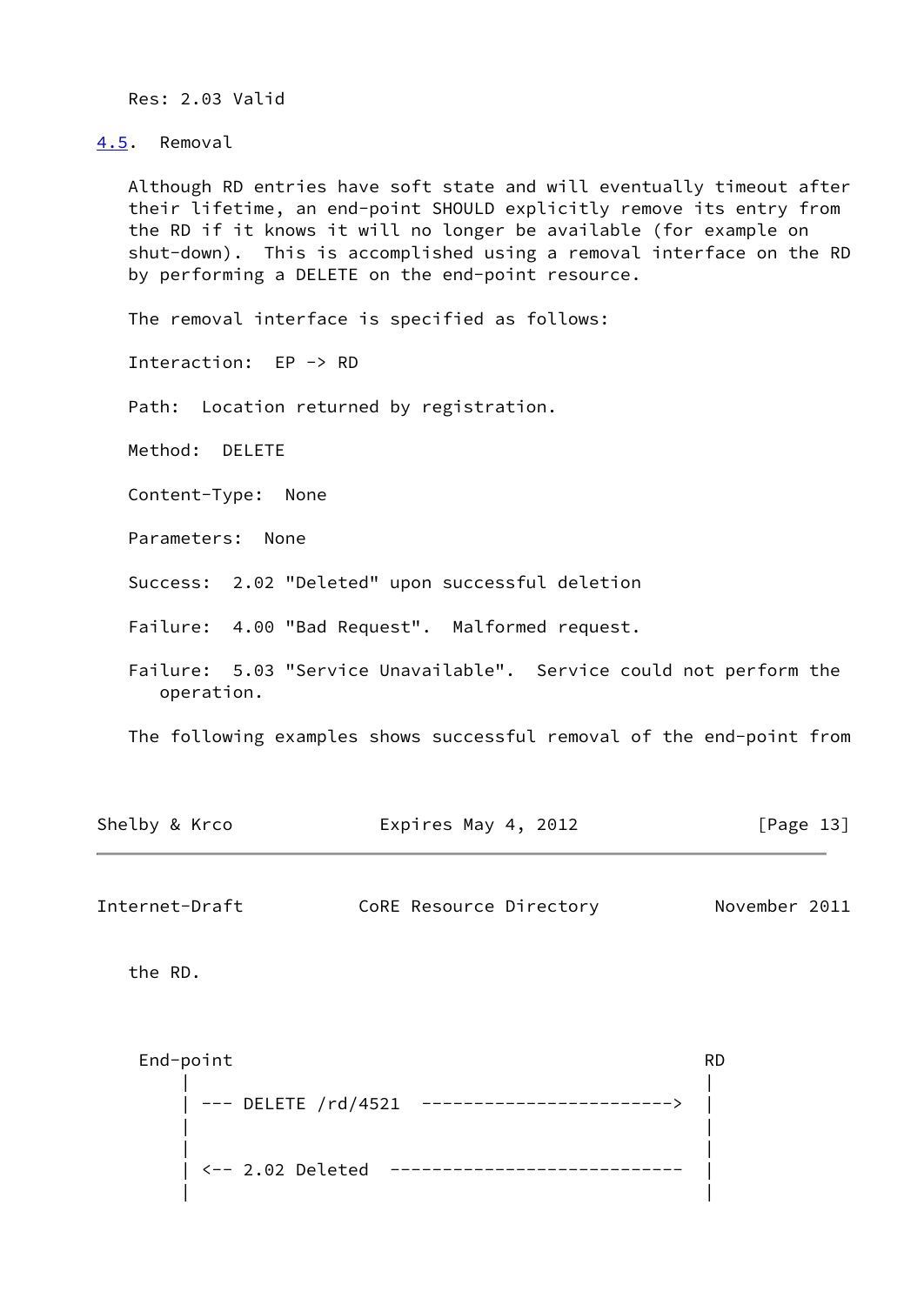Req: DELETE /rd/4521

Res: 2.02 Deleted

<span id="page-15-0"></span>[4.6](#page-15-0). Lookup

 In order for an RD to be used for discovering resources registered with it, a lookup interface is provided. This lookup interface is provided as a default, and it is assumed that RDs may also support lookups to return resource descriptions in alternative formats (e.g. Atom or HTML Link) or using more advanced interfaces (e.g. supporting context or semantic based lookup).

 The lookup interface is provided using the CoRE Link Format [\[I-D.ietf-core-link-format](#page-19-5)] resource discovery mechanism on the root RD resource (/rd in the examples). The scope of the discovery is controlled by the End-point (ep=) and Domain (d=) parameters. A lookup on the root RD resource /rd queries all resources on the RD, a lookup /rd?d=domain lists all resources in a domain and a lookup /rd?ep=end-point performs a lookup on resources associated with that end-point.

 An RD SHOULD support the query filtering defined in [\[I-D.ietf-core-link-format](#page-19-5)] to allow for filtered lookups. To optimize the size of a lookup response, any non-wildcard attributes in the query string SHOULD NOT be included in the resulting links.

The lookup interface is specified as follows:

Interaction: Client -> RD

Path: /{rd-base}, e.g. /rd

| Shelby & Krco         | Expires May 4, 2012     | [Page 14]     |
|-----------------------|-------------------------|---------------|
| Internet-Draft        | CoRE Resource Directory | November 2011 |
| Method:<br><b>GET</b> |                         |               |

Content-Type: application/link-format (if any)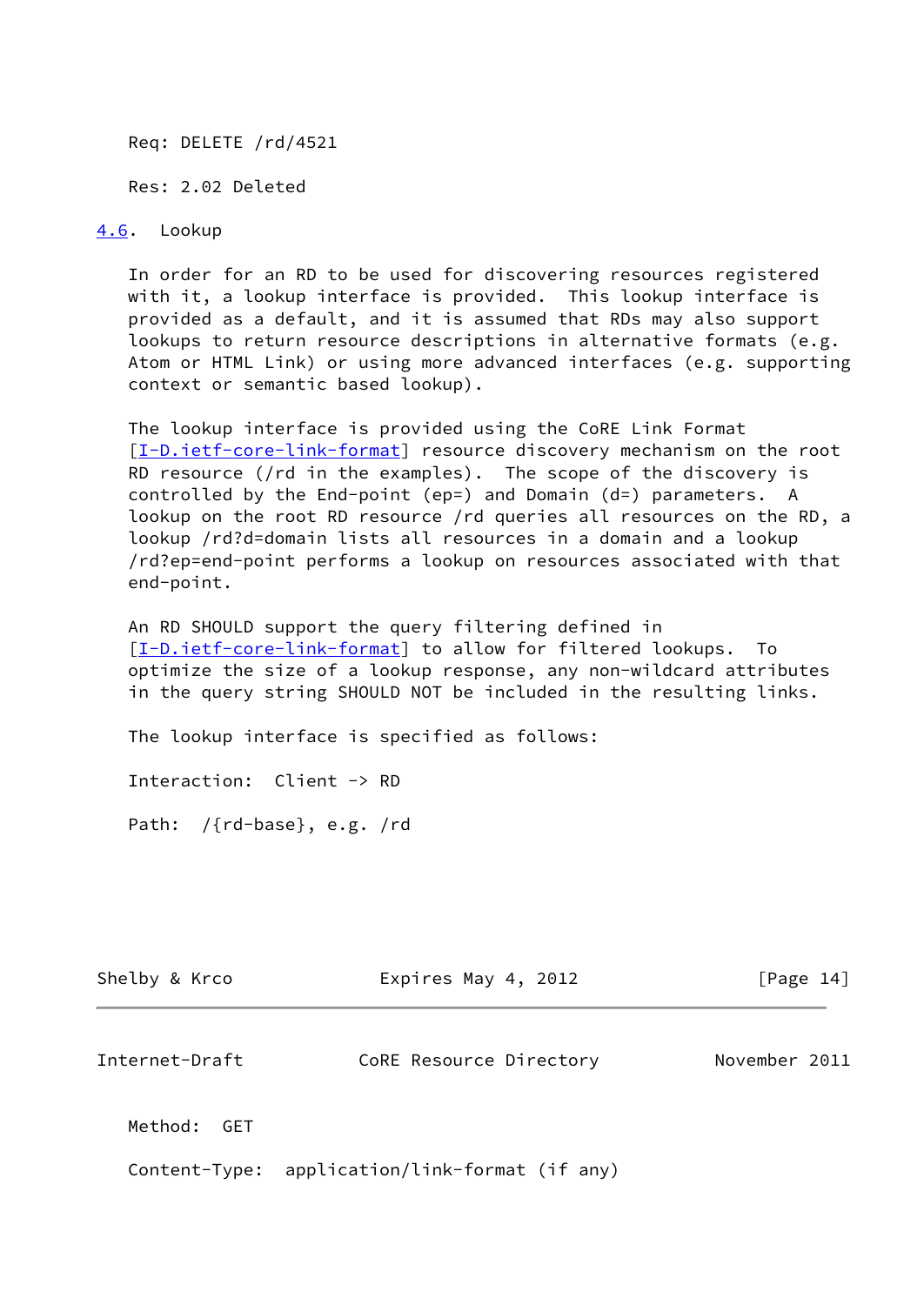## Parameters:

- End-point (ep): The end-point (concatenation of host and ins parameters used in registration) from which resources should be looked up.
- Domain (d): The domain from which resources should be looked up. The maximum length of this parameter is 63 octets. Optional.
- Filtering: CoRE Link Format attributes may be included to further filter the lookup.

 Success: 2.05 "Content" with an application/link-format payload containing a matching entries for the lookup.

- Failure: 4.04 "Not Found" in case no matching entry is found for a unicast request.
- Failure: No error response to a multicast request.
- Failure: 4.00 "Bad Request". Malformed request.
- Failure: 5.03 "Service Unavailable". Service could not perform the operation.

 The following example shows a client performing a lookup on an RD using this interface.

Client RD | | | ----- GET /rd?rt=Temperature ----------------------------> | | | | | | <-- 2.05 Content "<coap://node1/temp>;rt="Temperature" ---- | | |

Req: GET /rd?rt=Temperature

Res: 2.05 Content

Shelby & Krco **Expires May 4, 2012** [Page 15]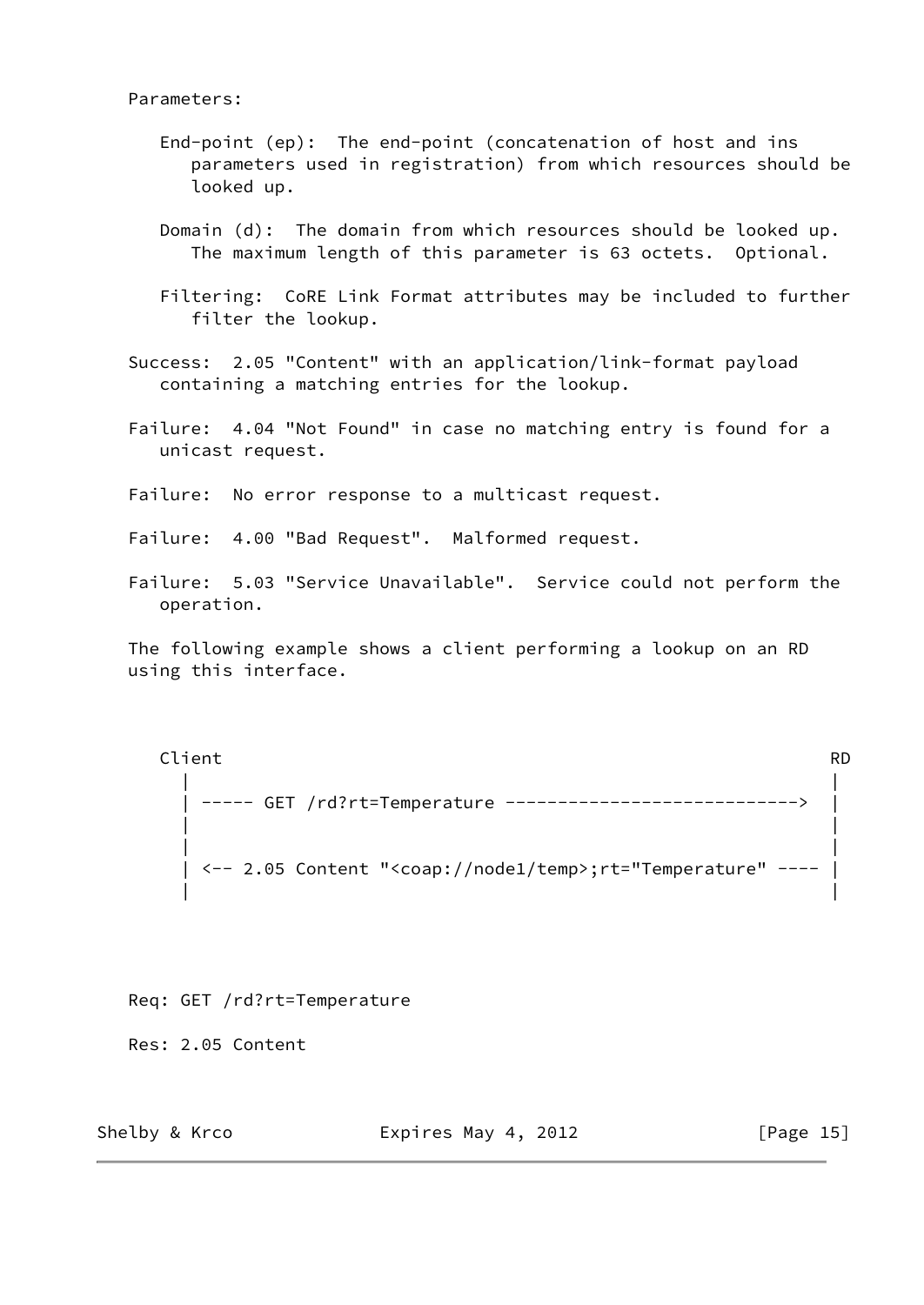```
 <coap://node1/temp>;rt="Temperature"
```
<span id="page-17-0"></span>[5](#page-17-0). New Link-Format Attributes

 When using the CoRE Link Format to describe resources being discovered by or posted to a resource directory service, additional information about those resources is useful. This specification defines the following new attributes for use in the CoRE Link Format [\[I-D.ietf-core-link-format](#page-19-5)]:

```
 link-extension = ( "ins" "=" quoted-string ) ; Max 63 octets
link-extension = ( "exp" )
```
# <span id="page-17-2"></span>[5.1](#page-17-2). Resource Instance 'ins' attribute

 The Resource Instance "ins" attribute is an identifier for this resource, which makes it possible to distinguish from other similar resources. This attribute is similar in use to the "Instance" portion of a DNS-SD record, and SHOULD be unique across resources with the same Resource Type attribute in the domain it is used. A Resource Instance might be a descriptive string like "Ceiling Light, Room 3", a short ID like "AF39" or a unique UUID or iNumber. This attribute is used by a Resource Directory to distinguish between multiple instances of the same resource type within a system.

 This attribute MUST be no more than 63 octets in length. The resource identifier attribute MUST NOT appear more than once in a link description.

<span id="page-17-3"></span>[5.2](#page-17-3). Export 'exp' attribute

 The Export "exp" attribute is used as a flag to indicate that a link description MAY be exported by a resource directory to external directories.

 The CoRE Link Format is used for many purposes between CoAP end points. Some are useful mainly locally, for example checking the observability of a resource before accessing it, determining the size of a resource, or traversing dynamic resource structures. However, other links are very useful to be exported to other directories, for example the entry point resource to a functional service.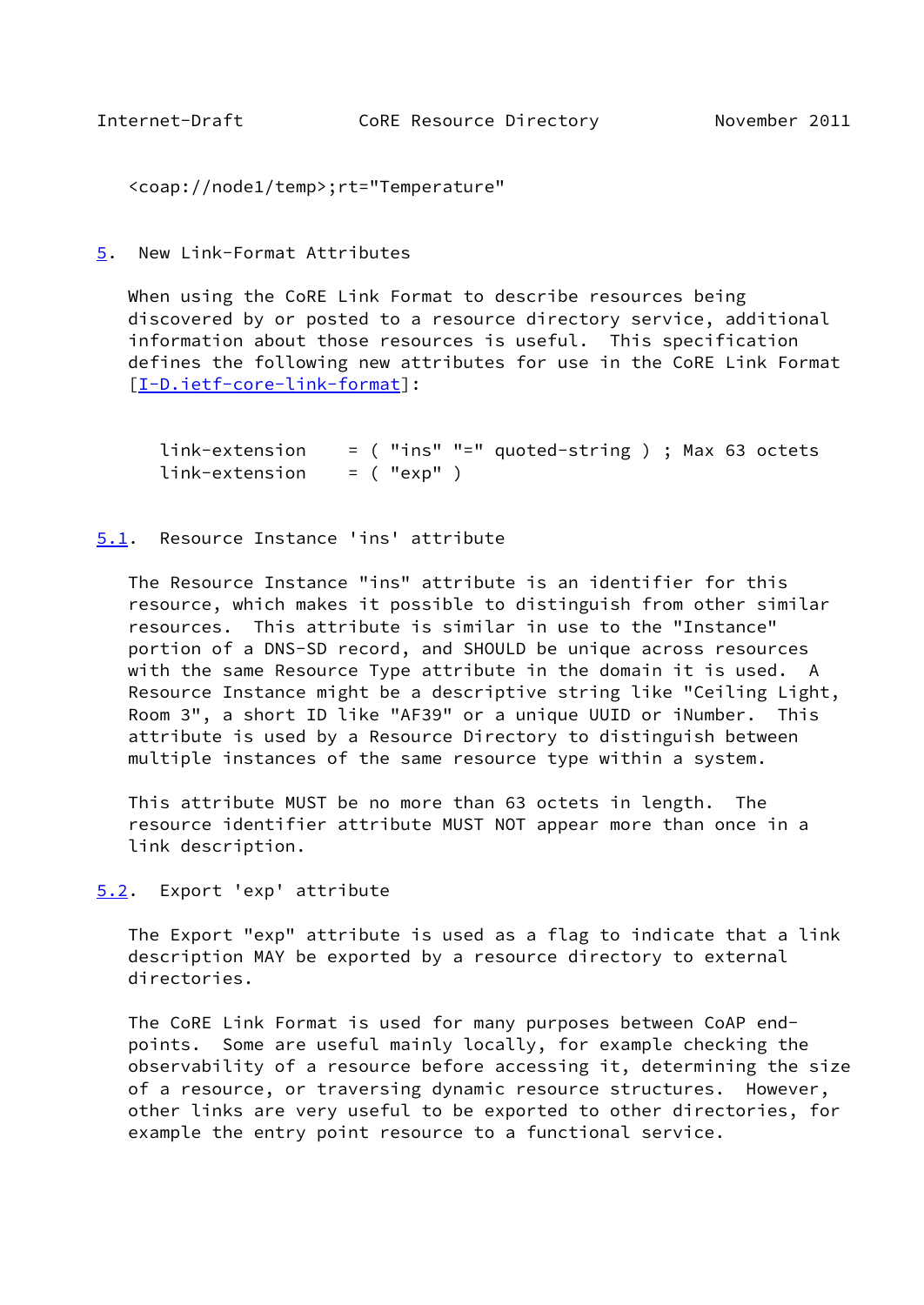Shelby & Krco Expires May 4, 2012 [Page 16]

# <span id="page-18-1"></span>Internet-Draft CoRE Resource Directory November 2011

## <span id="page-18-0"></span>[6](#page-18-0). Security Considerations

 This document needs the same security considerations as described in Section [7 of \[RFC5988\]](https://datatracker.ietf.org/doc/pdf/rfc5988#section-7) and Section 6 of [\[I-D.ietf-core-link-format](#page-19-5)]. The /.well-known/core resource may be protected e.g. using DTLS when hosted on a CoAP server as described in [\[I-D.ietf-core-coap\]](#page-19-6).

## <span id="page-18-2"></span>[7](#page-18-2). IANA Considerations

 "core-rd" resource type needs to be registered if an appropriate registry is created.

 "ins" and "exp" attributes need to be registered when a future Web Linking attribute is created.

## <span id="page-18-3"></span>[8](#page-18-3). Acknowledgments

 Szymon Sasin, Carsten Bormann, Kerry Lynn, Peter van der Stok, Anders Brandt, Matthieu Vial and Linyi Tian have provided helpful comments, discussions and ideas to improve and shape this document. The authors would also like to thank their collagues from the EU FP7 SENSEI project, where many of the resource directory concepts were originally developed.

<span id="page-18-4"></span>[9](#page-18-4). Changelog

Changes from -01 to -02:

o Added a terminology section.

 o Changed the inclusing of an Etag in registration or update to a MAY.

 o Added the concept of an RD domain and a registration parameter for it.

o Recommended the Location returned from a registration to be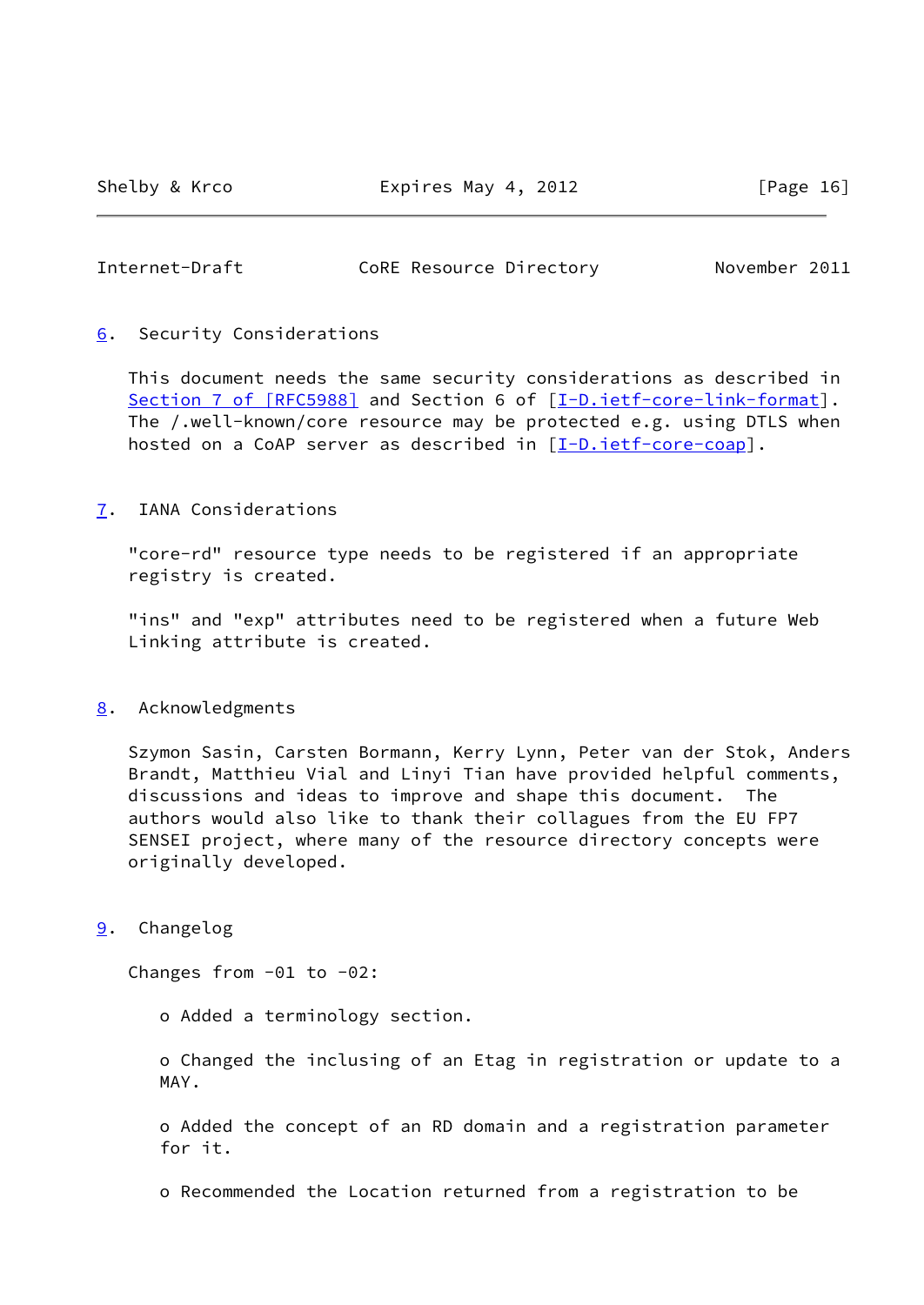stable, allowing for end-point and domain information to be changed during updates.

 o Changed the lookup interface to accept end-point and domain as query string parameters to control the scope of a lookup.

#### <span id="page-19-0"></span>[10.](#page-19-0) References

| Shelby & Krco | Expires May 4, 2012 | [Page 17] |
|---------------|---------------------|-----------|
|---------------|---------------------|-----------|

<span id="page-19-1"></span>Internet-Draft CoRE Resource Directory November 2011

# <span id="page-19-2"></span>[10.1](#page-19-2). Normative References

<span id="page-19-5"></span> [I-D.ietf-core-link-format] Shelby, Z., "CoRE Link Format", [draft-ietf-core-link-format-06](https://datatracker.ietf.org/doc/pdf/draft-ietf-core-link-format-06) (work in progress), June 2011.

 [RFC2119] Bradner, S., "Key words for use in RFCs to Indicate Requirement Levels", [BCP 14](https://datatracker.ietf.org/doc/pdf/bcp14), [RFC 2119](https://datatracker.ietf.org/doc/pdf/rfc2119), March 1997.

[RFC5988] Nottingham, M., "Web Linking", [RFC 5988](https://datatracker.ietf.org/doc/pdf/rfc5988), October 2010.

# <span id="page-19-3"></span>[10.2](#page-19-3). Informative References

<span id="page-19-7"></span> [I-D.brandt-coap-subnet-discovery] Brandt, A., "Discovery of CoAP servers across subnets", [draft-brandt-coap-subnet-discovery-00](https://datatracker.ietf.org/doc/pdf/draft-brandt-coap-subnet-discovery-00) (work in progress), March 2011.

<span id="page-19-6"></span>[I-D.ietf-core-coap]

 Shelby, Z., Hartke, K., Bormann, C., and B. Frank, "Constrained Application Protocol (CoAP)", [draft-ietf-core-coap-06](https://datatracker.ietf.org/doc/pdf/draft-ietf-core-coap-06) (work in progress), May 2011.

<span id="page-19-4"></span>[I-D.shelby-core-coap-req]

 Shelby, Z., Stuber, M., Sturek, D., Frank, B., and R. Kelsey, "CoAP Requirements and Features", [draft-shelby-core-coap-req-01](https://datatracker.ietf.org/doc/pdf/draft-shelby-core-coap-req-01) (work in progress), April 2010.

<span id="page-19-8"></span> [I-D.vanderstok-core-bc] Stok, P. and K. Lynn, "CoAP Utilization for Building Control", [draft-vanderstok-core-bc-03](https://datatracker.ietf.org/doc/pdf/draft-vanderstok-core-bc-03) (work in progress),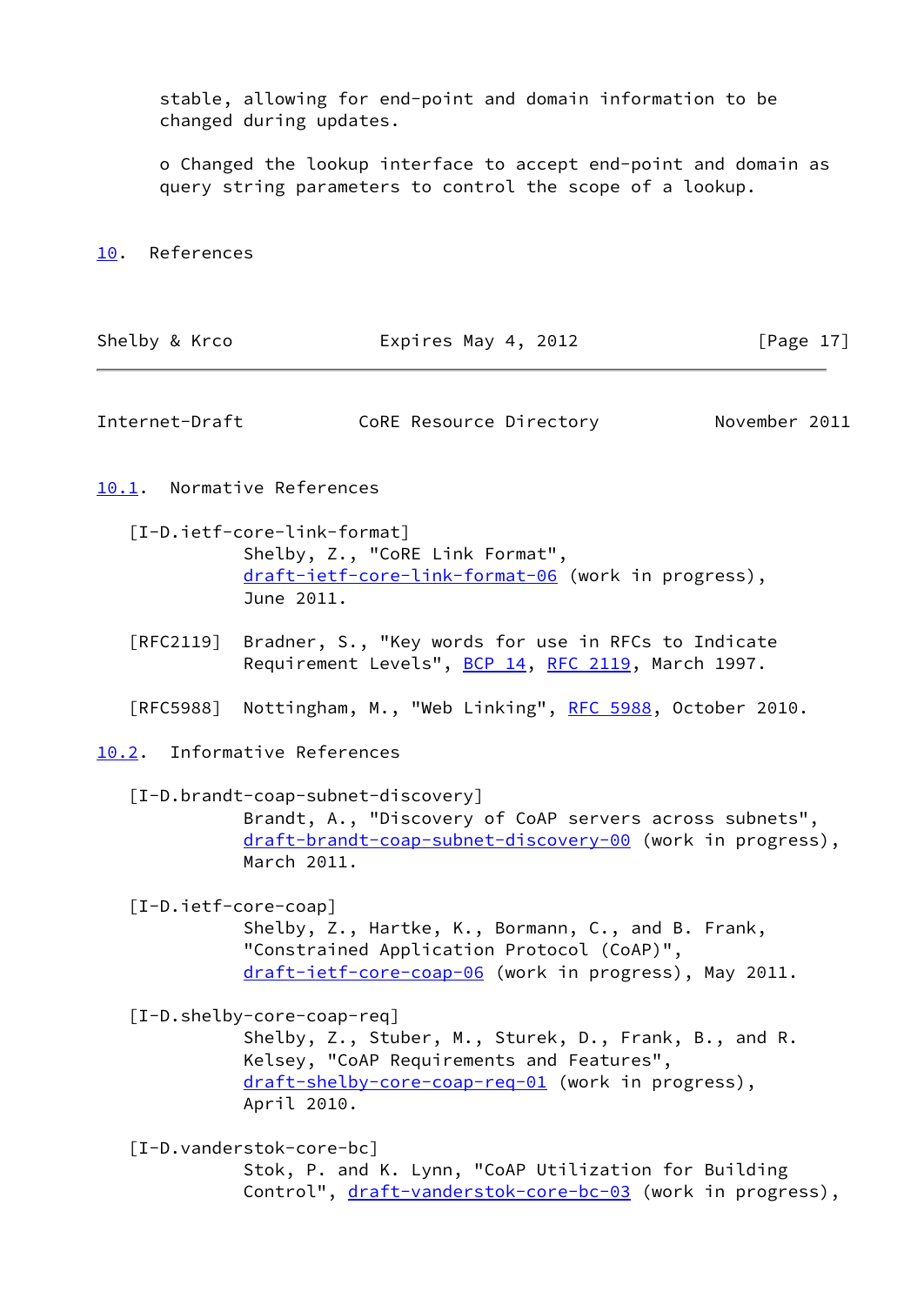March 2011.

 [RFC2616] Fielding, R., Gettys, J., Mogul, J., Frystyk, H., Masinter, L., Leach, P., and T. Berners-Lee, "Hypertext Transfer Protocol --  $HTTP/1.1$ ", [RFC 2616,](https://datatracker.ietf.org/doc/pdf/rfc2616) June 1999.

| Shelby & Krco                                                              | Expires May 4, 2012     | [Page $18$ ]  |
|----------------------------------------------------------------------------|-------------------------|---------------|
| Internet-Draft                                                             | CoRE Resource Directory | November 2011 |
| Authors' Addresses                                                         |                         |               |
| Zach Shelby<br>Sensinode<br>Kidekuja 2<br>Vuokatti 88600<br><b>FINLAND</b> |                         |               |
| Phone: +358407796297<br>Email: zach@sensinode.com                          |                         |               |
| Srdjan Krco<br>Ericsson                                                    |                         |               |
| Phone:<br>Email: srdjan.krco@ericsson.com                                  |                         |               |